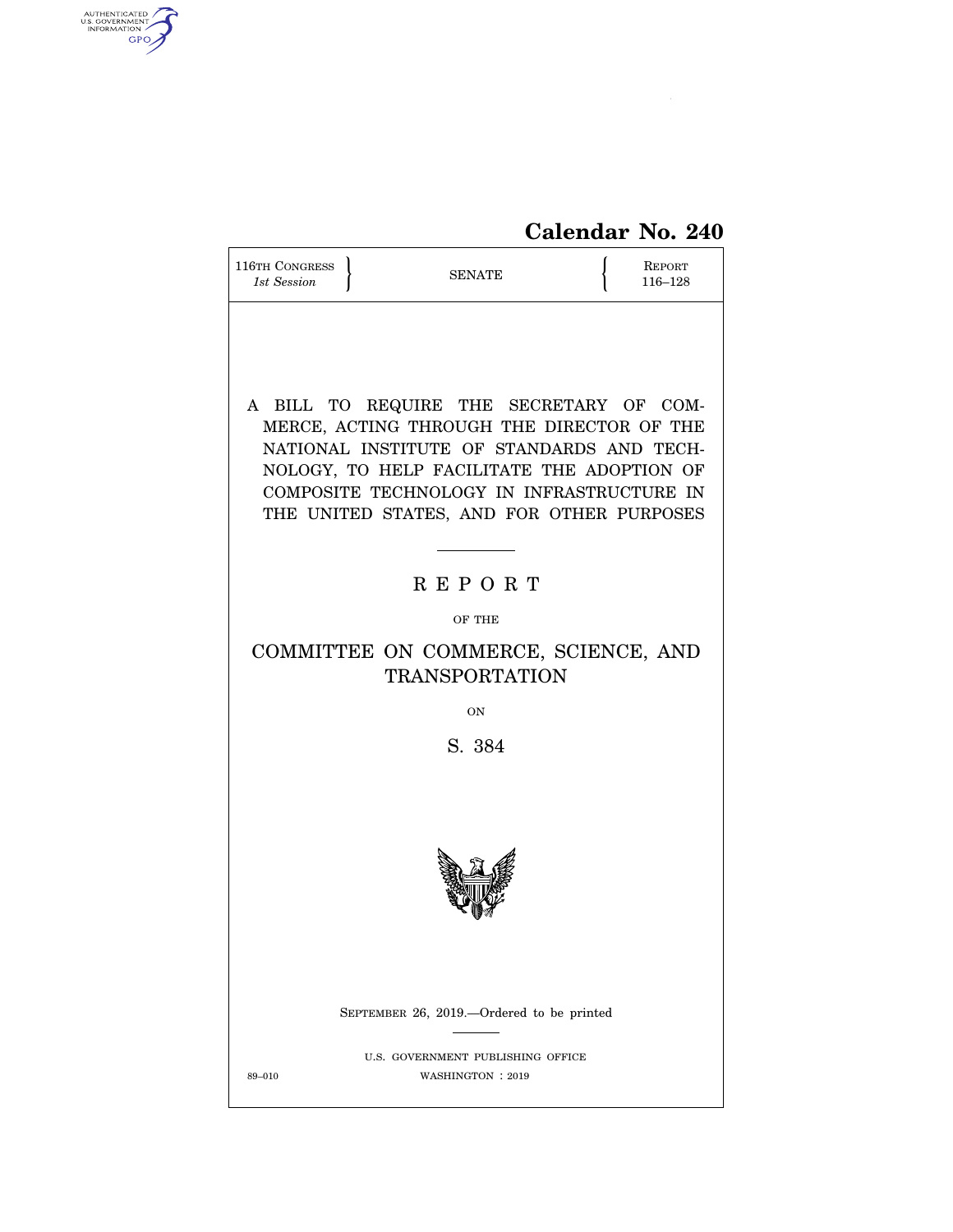# SENATE COMMITTEE ON COMMERCE, SCIENCE, AND TRANSPORTATION

ONE HUNDRED SIXTEENTH CONGRESS

#### FIRST SESSION

ROGER F. WICKER, Mississippi, *Chairman* 

JOHN THUNE, South Dakota MARIA CANTWELL, Washington<br>ROY BLUNT, Missouri MARIA MAY KLOBUCHAR, Minnesota ROY BLUNT, Missouri AMY KLOBUCHAR, Minnesota TED CRUZ, Texas RICHARD BLUMENTHAL, Connecticut THE CIRCLIFER, Nebraska BRIAN SCHATZ, Hawaii JERRY MORAN, Kansas<br>JERRY MORAN, Kansas<br>DNARD J. MARKEY, M<br>DAN SULLIVAN, Alaska TOM UDALL, New Mexic JERRY MORAN, Kansas EDWARD J. MARKEY, Massachusetts DAN SULLIVAN, Alaska TOM UDALL, New Mexico CORY GARDNER, Colorado CARY C. PETERS, Michigan<br>MARSHA BLACKBURN, Tennessee TAMMY BALDWIN, Wisconsin<br>SHELLEY MOORE CAPITO, West Virginia TAMMY DUCKWORTH, Illinois MARSHA BLACKBURN, Tennessee TAMMY BALDWIN, Wisconsin SHELLEY MOORE CAPITO, West Virginia TAMMY DUCKWORTH, Illinois MIKE LEE, Utah JON TESTER, Montana TODD C. YOUNG, Indiana JACKY ROSEN, Nevada RICK SCOTT, Florida

**SON TESTEN, MONTAIR<br>KYRSTEN SINEMA, Arizona**<br>JACKY ROSEN, Nevada

JOHN KEAST, *Staff Director*  DAVID STRICKLAND, *Minority Staff Director*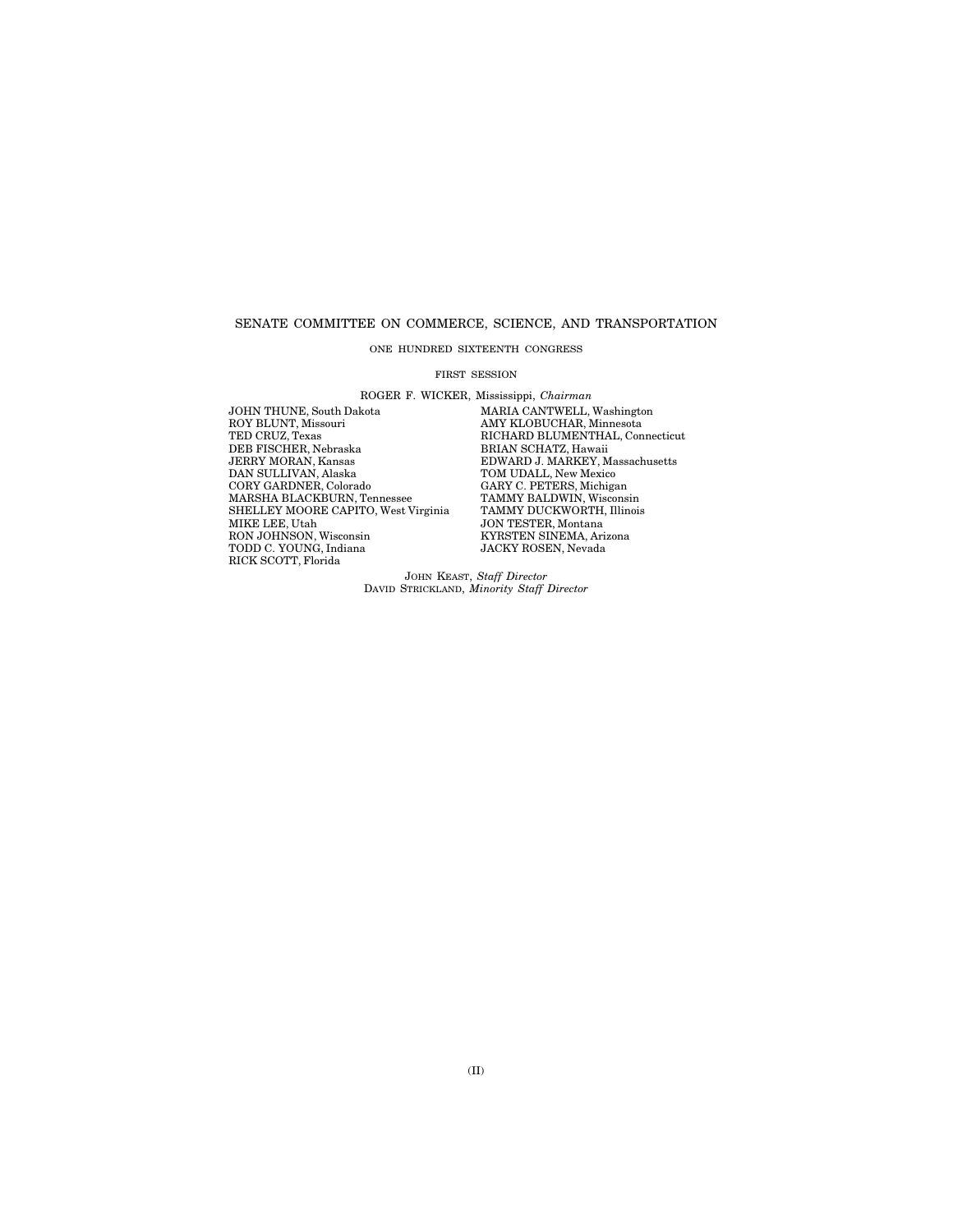| <b>Calendar No. 240</b> |  |
|-------------------------|--|
|                         |  |

| 116TH CONGRESS |               | <b>REPORT</b> |
|----------------|---------------|---------------|
| 1st Session    | <b>SENATE</b> | 116–128       |

A BILL TO REQUIRE THE SECRETARY OF COMMERCE, ACTING THROUGH THE DIRECTOR OF THE NATIONAL INSTITUTE OF STANDARDS AND TECHNOLOGY, TO HELP FACILITATE THE ADOPTION OF COMPOSITE TECHNOLOGY IN INFRASTRUCTURE IN THE UNITED STATES, AND FOR OTHER PURPOSES

SEPTEMBER 26, 2019.—Ordered to be printed

Mr. WICKER, from the Committee on Commerce, Science, and Transportation, submitted the following

# R E P O R T

#### [To accompany S. 384]

The Committee on Commerce, Science, and Transportation, to which was referred the bill (S. 384) to require the Secretary of Commerce, acting through the Director of the National Institute of Standards and Technology, to help facilitate the adoption of composite technology in infrastructure in the United States, and for other purposes, having considered the same, reports favorably thereon with an amendment (in the nature of a substitute) and recommends that the bill (as amended) do pass.

## PURPOSE OF THE BILL

The purpose of S. 384, a bill to require the Secretary of Commerce, acting through the Director of the National Institute of Standards and Technology (NIST), to help facilitate the adoption of composite technology in infrastructure in the United States, and for other purposes, is to establish a data clearinghouse to gather and disseminate composite standards; work with stakeholders to facilitate the adoption of standards for composites; and conduct a pilot program to assess the feasibility and advisability of adopting composites in sustainable infrastructure.

#### BACKGROUND AND NEEDS

Composites are materials made when two or more materials with significantly different physical properties are combined. In a composite material, the different material components retain their own physical properties in the mixture. Common examples of composites are plywood, fiberglass, and reinforced concrete. Composite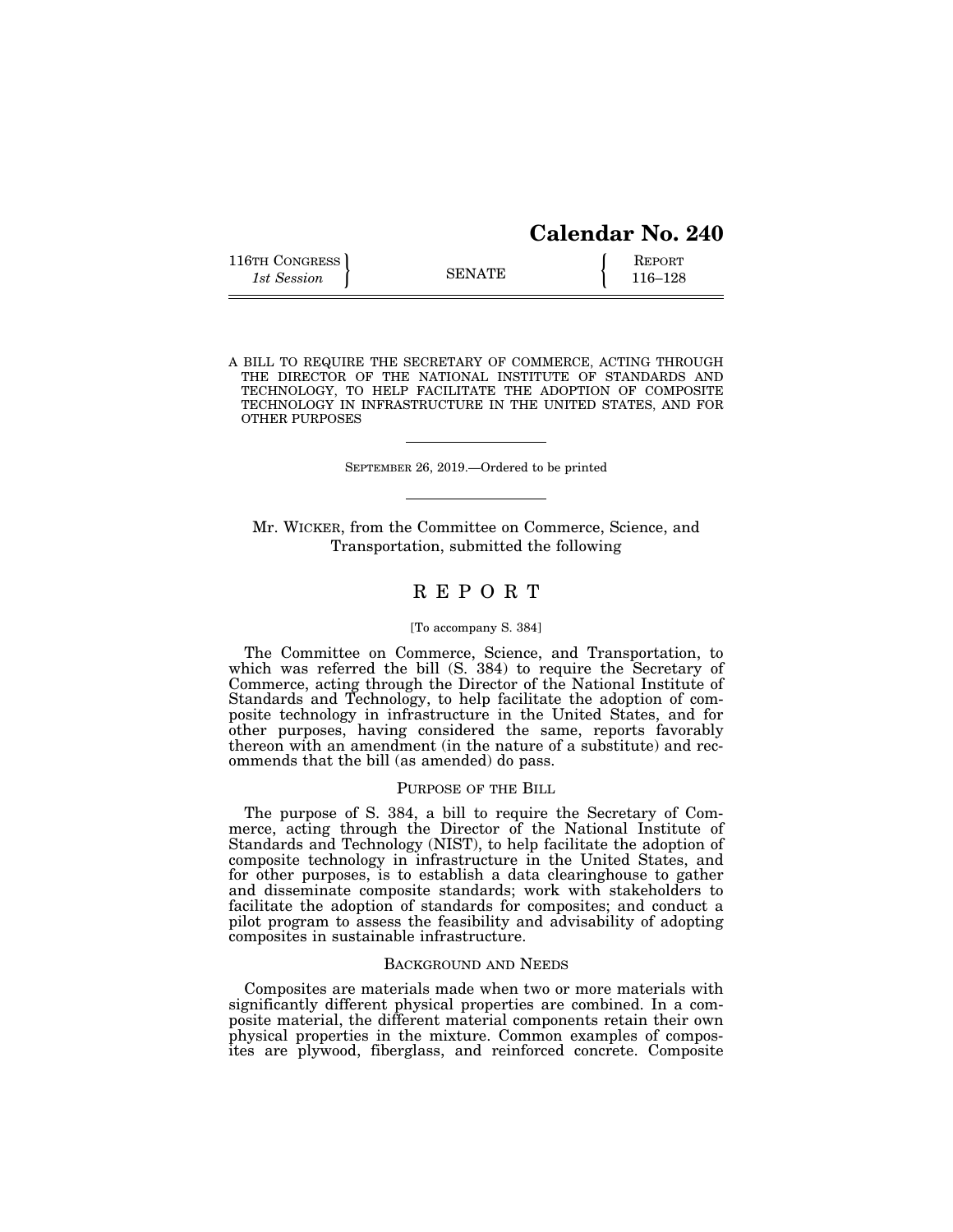products produced in the United States offer durable, sustainable, and cost-effective solutions in a variety of infrastructure applications as diverse as dams, levees, bridges, highways, railroads, harbors, utility poles, and buildings. In February 2017, designers, manufacturers, researchers, and end-users of composite materials met to assemble a roadmap for addressing barriers to adoption of composite technology in infrastructure.1 The ideas advanced at the meeting were later compiled in a December 20, 2017, report issued by NIST entitled ''Road Mapping Workshop Report on Overcoming Barriers to Adoption of Composites in Sustainable Infrastructure.'' The report included recommendations for facilitating wider adoption of composite technology that is potentially more reliable, durable, and cost-effective than current solutions.

#### SUMMARY OF PROVISIONS

- S. 384 would direct NIST to do the following:
- Establish a data clearinghouse to gather and disseminate composite standards, design criteria, tools, and guidelines.
- Work with stakeholders to facilitate the adoption of standards for composites.
- Conduct a pilot program to assess the feasibility and advisability of adopting composites in sustainable infrastructure.

# LEGISLATIVE HISTORY

S. 384 was introduced on February 7, 2019, by Senator Capito (for herself and Senator Peters) and was referred to the Committee on Commerce, Science, and Transportation of the Senate. On July 10, 2019, the Committee met in open Executive Session and, by voice vote, ordered S. 384 reported favorably with amendments. Senator Capito offered a first degree amendment to make technical changes, and Senator Markey offered a first degree amendment to identify environmental impacts and recyclability of composite materials.

In the 115th Congress, a similar bill, S. 3765, was introduced on December 18, 2018, by Senator Capito (for herself and Senator Peters) and was referred to the Committee on Commerce, Science, and Transportation of the Senate.

#### ESTIMATED COSTS

In accordance with paragraph 11(a) of rule XXVI of the Standing Rules of the Senate and section 403 of the Congressional Budget Act of 1974, the Committee provides the following cost estimate, prepared by the Congressional Budget Office:

<sup>1</sup> NIST, ''Road Mapping Workshop Report on Overcoming Barriers to Adoption of Composites in Sustainable Infrastructure,'' December 20, 2017 (*https://www.nist.gov/publications/roadmapping-workshop-report-overcoming-barriers-adoption-composites-sustainable*).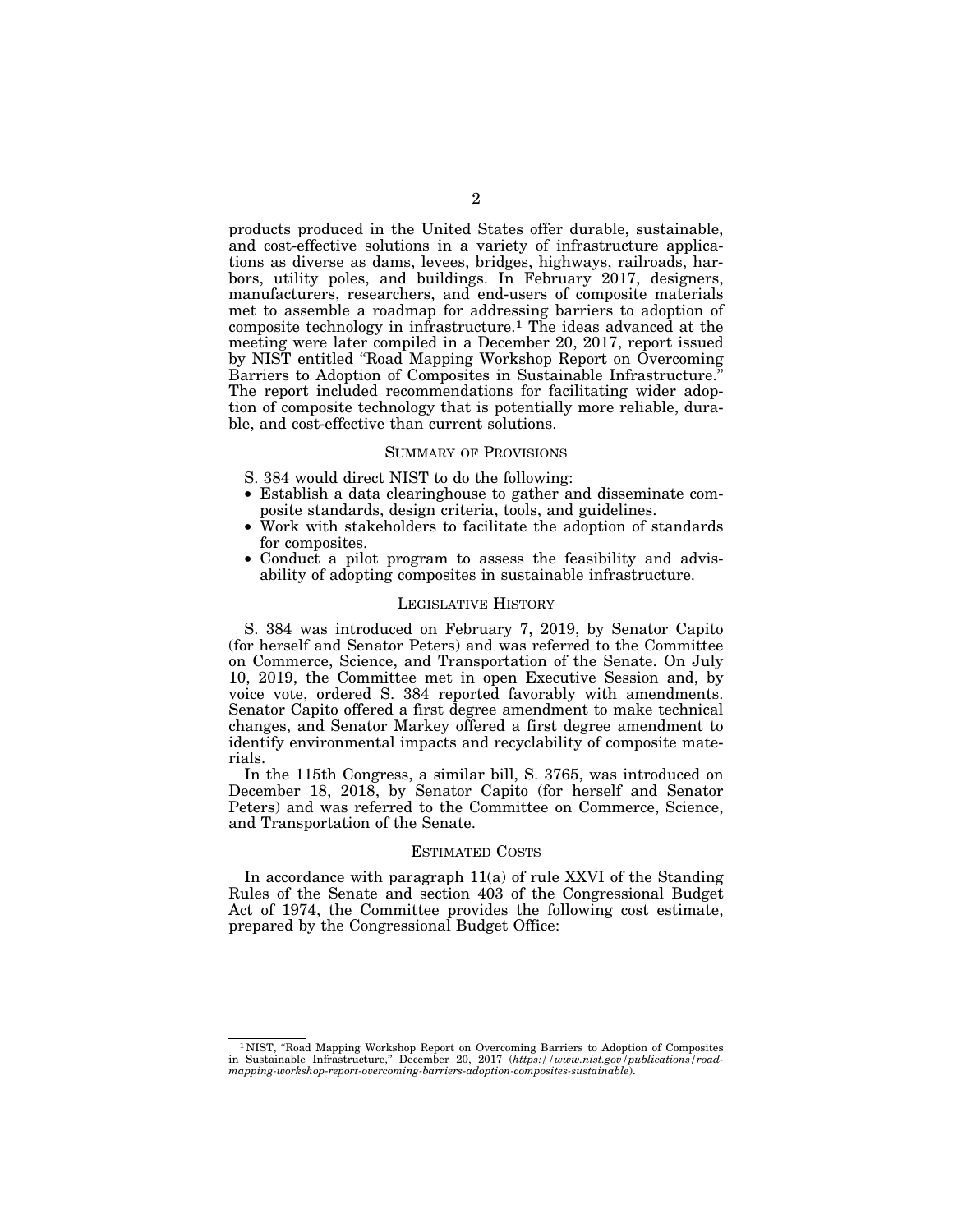| S. 384, a bill to require the Secretary of Commerce, acting through the<br>Director of the National Institute of Standards and Technology, to help<br>facilitate the adoption of composite technology in infrastructure in the<br>United States, and for other purposes<br>As ordered reported by the Senate Committee on Commerce, Science, and Transportation<br>on July 10, 2019 |      |           |           |
|-------------------------------------------------------------------------------------------------------------------------------------------------------------------------------------------------------------------------------------------------------------------------------------------------------------------------------------------------------------------------------------|------|-----------|-----------|
| By Fiscal Year, Millions of Dollars                                                                                                                                                                                                                                                                                                                                                 | 2019 | 2019-2024 | 2019-2029 |
| Direct Spending (Outlays)                                                                                                                                                                                                                                                                                                                                                           | o    |           | o         |
| Revenues                                                                                                                                                                                                                                                                                                                                                                            | Ω    | o         |           |

| Revenues                                                                                                                                             |    |                                                                                                  |               |
|------------------------------------------------------------------------------------------------------------------------------------------------------|----|--------------------------------------------------------------------------------------------------|---------------|
| Deficit Effect                                                                                                                                       |    |                                                                                                  |               |
| Spending Subject to<br><b>Appropriation (Outlays)</b>                                                                                                |    | 50                                                                                               | not estimated |
| Statutory pay-as-you-go<br>procedures apply?<br>Increases on-budget deficits in any<br>of the four consecutive 10-year<br>periods beginning in 2030? | No | <b>Mandate Effects</b><br>Contains intergovernmental mandate<br>Contains private-sector mandate? | No            |

S. 384 would require the National Institute of Standards and Technology (NIST, within the Department of Commerce) to implement recommendations from a report on the use of fiber-reinforced composite materials in infrastructure projects. The report recommends that NIST test the composites' durability and develop industry standards for their use in infrastructure projects; establish a clearinghouse for information on their design, manufacture, and use; and disseminate educational and training information to academia and private industry.1

Using information from NIST, CBO expects the agency would complete most of that work by 2023. CBO estimates that NIST would need to hire 20 employees including scientists, engineers, and software developers at an average annual cost of \$240,000 per employee, totaling about \$22 million over the 2019–2024 period. CBO expects that research grants and contracting costs would total about \$6 million a year, or \$24 million over that same period. Finally, CBO estimates that materials and equipment would cost roughly \$4 million in the first few years. In total, and assuming appropriation of the estimated amounts, CBO estimates that implementing S. 384 would cost \$50 million over the 2019–2024 period. The costs of the legislation (detailed in Table 1) fall within budg-

et function 370 (commerce and housing credit).

TABLE 1.—ESTIMATED INCREASES IN SPENDING SUBJECT TO APPROPRIATION UNDER S. 384

| By fiscal year, millions of dollars- |                  |      |      |      |      |               |
|--------------------------------------|------------------|------|------|------|------|---------------|
| 2019                                 | 2020             | 2021 | 2022 | 2023 | 2024 | 2019-<br>2024 |
|                                      | 13               |      | 12   |      |      | 50            |
|                                      | 10 <sup>10</sup> | 13   | 12   | 12   |      | 50            |
|                                      |                  |      |      | 13   |      |               |

<sup>1</sup>See Richard J. Sheridan and others, *Road Mapping Workshop Report on Overcoming Barriers to Adoption of Composites in Sustainable Infrastructure, NIST SP-1218 (National Institute of Standards and Technology, December 2*